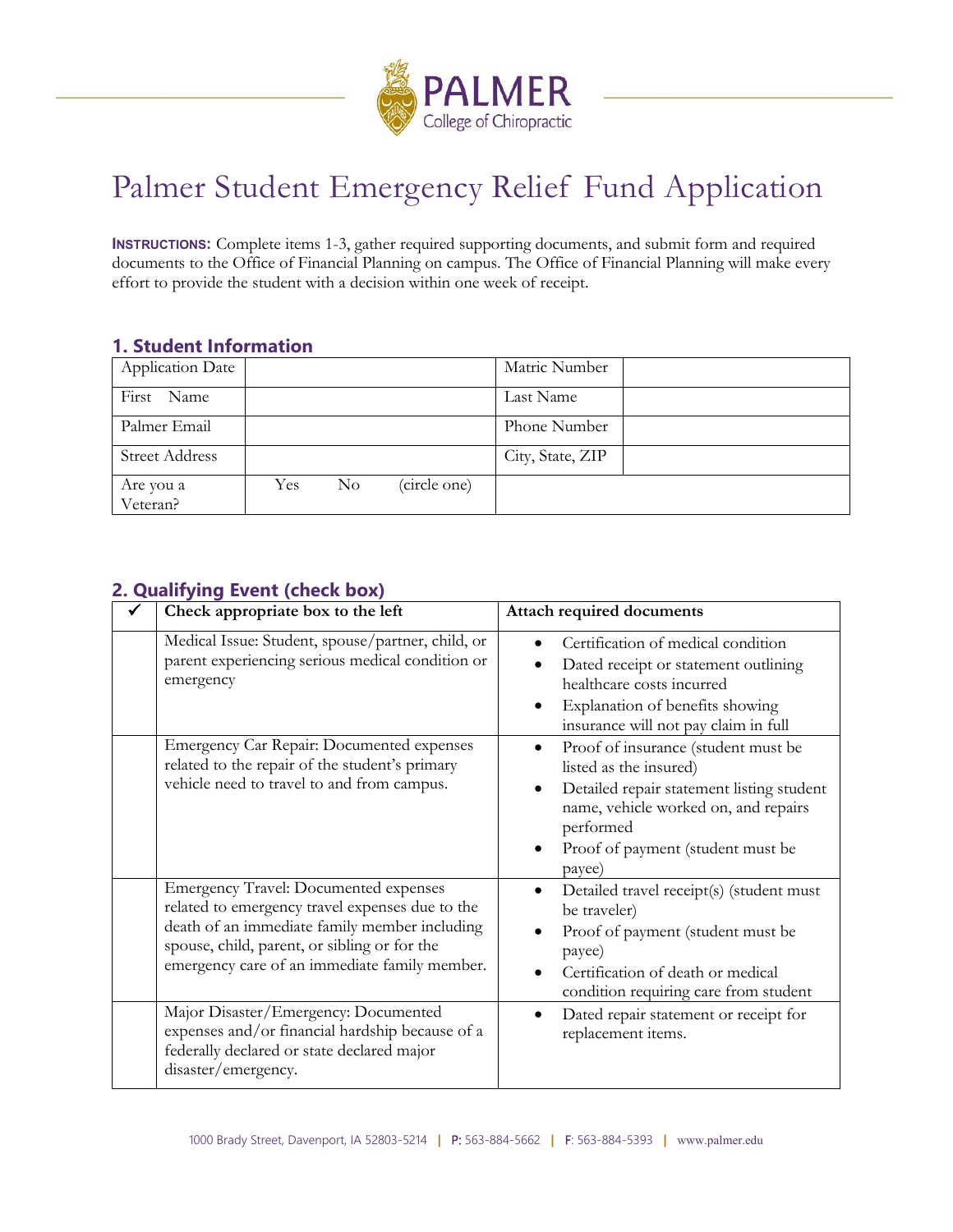## **3. Financial Hardship**

| Amount of Request: Expenses or hardship must be documented.                                                                                                        | \$                      |
|--------------------------------------------------------------------------------------------------------------------------------------------------------------------|-------------------------|
| (May not exceed \$1,000 for medical issue, \$500 for car repair, \$500 for emergency travel and \$1,000 for major<br>disaster/emergency).                          |                         |
| Overall monthly household income from all sources:                                                                                                                 | $\sqrt[6]{\frac{1}{2}}$ |
| Please initial to the right to certify that this request represents a financial hardship for<br>your household:                                                    |                         |
| Provide brief description of financial hardship and any expenses/wages for which you are requesting<br>reimbursement. Statement may be provided on separate sheet. |                         |
|                                                                                                                                                                    |                         |
|                                                                                                                                                                    |                         |
|                                                                                                                                                                    |                         |
|                                                                                                                                                                    |                         |
|                                                                                                                                                                    |                         |
|                                                                                                                                                                    |                         |
|                                                                                                                                                                    |                         |
|                                                                                                                                                                    |                         |
|                                                                                                                                                                    |                         |

## **4. Documentation**

Please include documentation of expenses for which you are requesting reimbursement. For medical claims, the bill must either show that insurance has paid, or you must include an explanation of benefits showing that insurance will not pay the claim in full. For lost wages, include full and reduced pay stubs to document reduction in pay. The College reserves the right, for any reason and at any time to request additional documentation supporting the applicant's claims about monthly income, monthly expenses, financial hardship, expenses, and/or the qualifying event. Such documentation may include current pay stubs; the previous year's completed federal tax return and W-2s for all employment income; documentation of additional income sources; insurance statements; childcare provider bill; Financial Aid and/or student billing statement; and or medical bills or other documents illustrating financial hardship incurred within last 90 days. All documents shall be submitted via hard copy and returned to the applicant after a decision letter has been issued.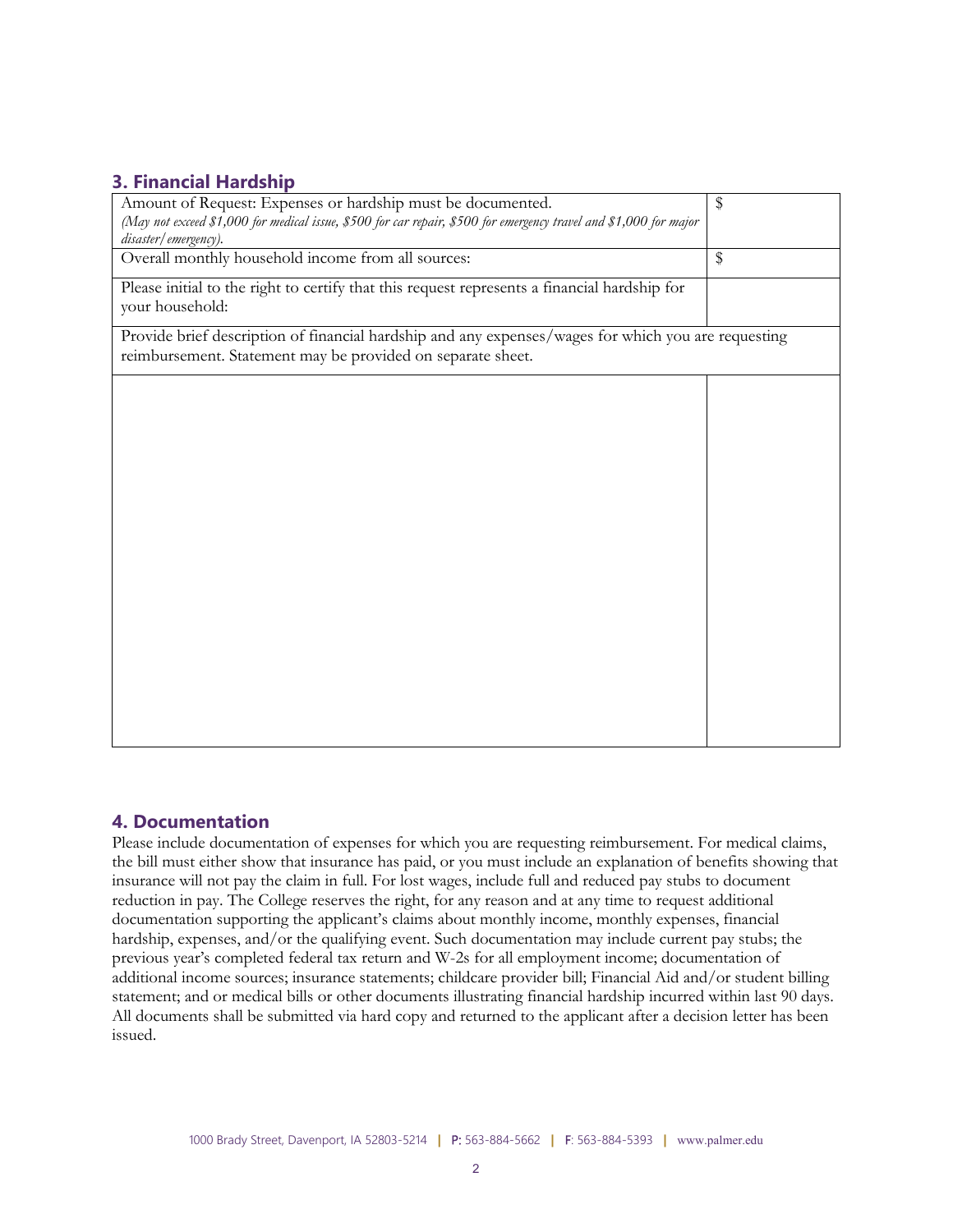#### **SIGNATURE OF APPLICANT**

a) I am certifying that this request represents a financial hardship for my household.

b) I certify that the information herein is complete and accurate.

c) I am aware that knowingly making false statements will result in a denial of my application or required return of any disbursed funds and may also result in discipline under the Palmer Student Code of Conduct.

d) I understand that my student record, this application, and all supporting documentation will be reviewed by school officials with a legitimate educational interest.

e) I will apply all monies received from the Palmer Student Emergency Relief Fund consistent with the terms of the award as outlined in the award letter.

f) I understand that monies received may be considered as income and may be taxable, and that I should consult a tax professional or accountant for tax liability information.

SIGNATURE AND DATE